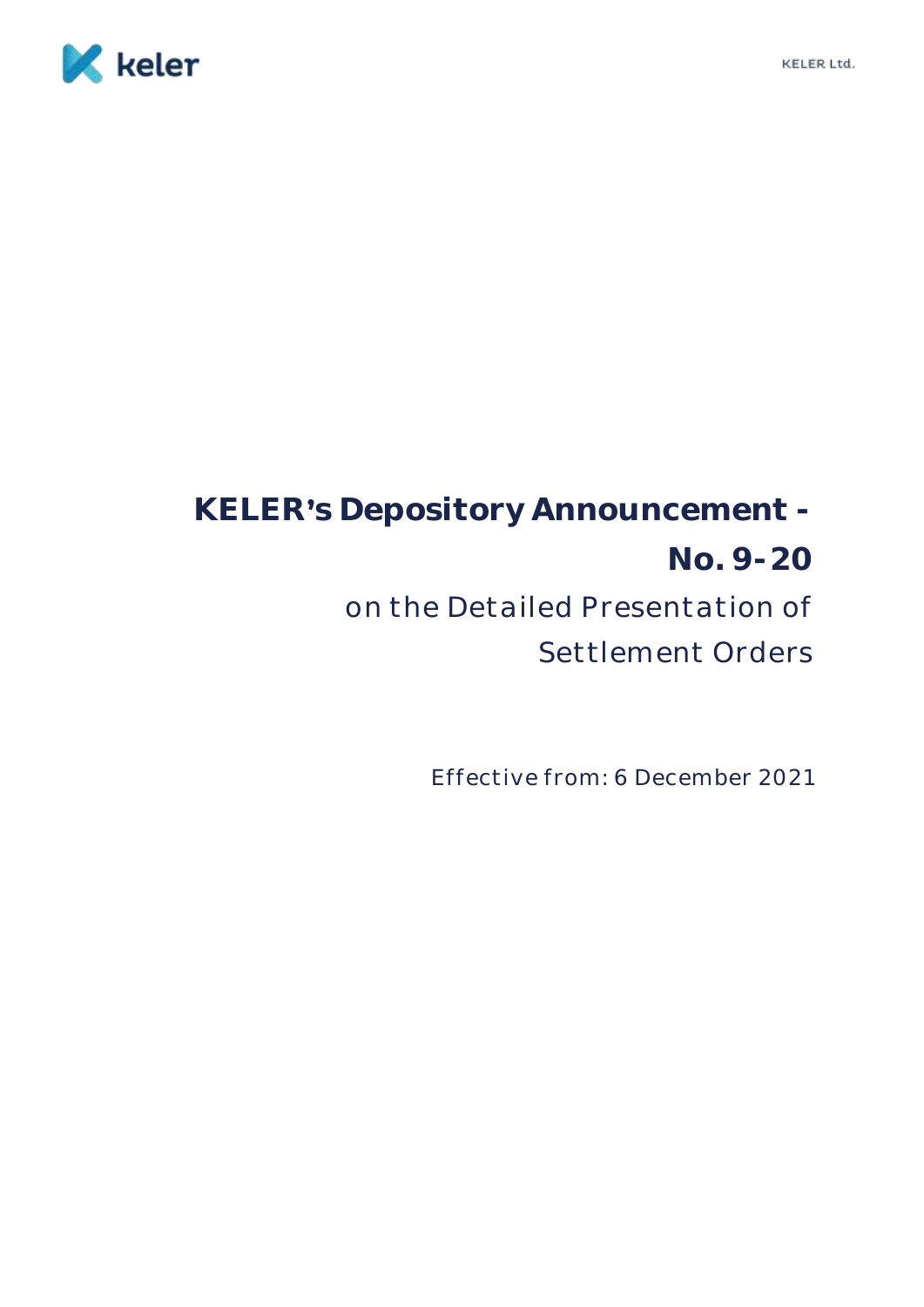

# Table of Contents

| 1. |                                                                                         |  |  |
|----|-----------------------------------------------------------------------------------------|--|--|
| 2. |                                                                                         |  |  |
| 3. |                                                                                         |  |  |
| 4. |                                                                                         |  |  |
| 5. |                                                                                         |  |  |
| 6. |                                                                                         |  |  |
| 7. |                                                                                         |  |  |
| 8. |                                                                                         |  |  |
| 9. |                                                                                         |  |  |
|    |                                                                                         |  |  |
|    |                                                                                         |  |  |
|    |                                                                                         |  |  |
|    |                                                                                         |  |  |
|    |                                                                                         |  |  |
|    |                                                                                         |  |  |
|    |                                                                                         |  |  |
|    |                                                                                         |  |  |
|    | 15.3. Finality of intra-CSD transactions settled in T2S currencies  14                  |  |  |
|    | 15.4. Submission of settlement orders to be settled in T2S, provision of cash cover  15 |  |  |
|    | 16. Settlement orders that may be executed on Central Securities Accounts  16           |  |  |
|    |                                                                                         |  |  |
|    |                                                                                         |  |  |
|    |                                                                                         |  |  |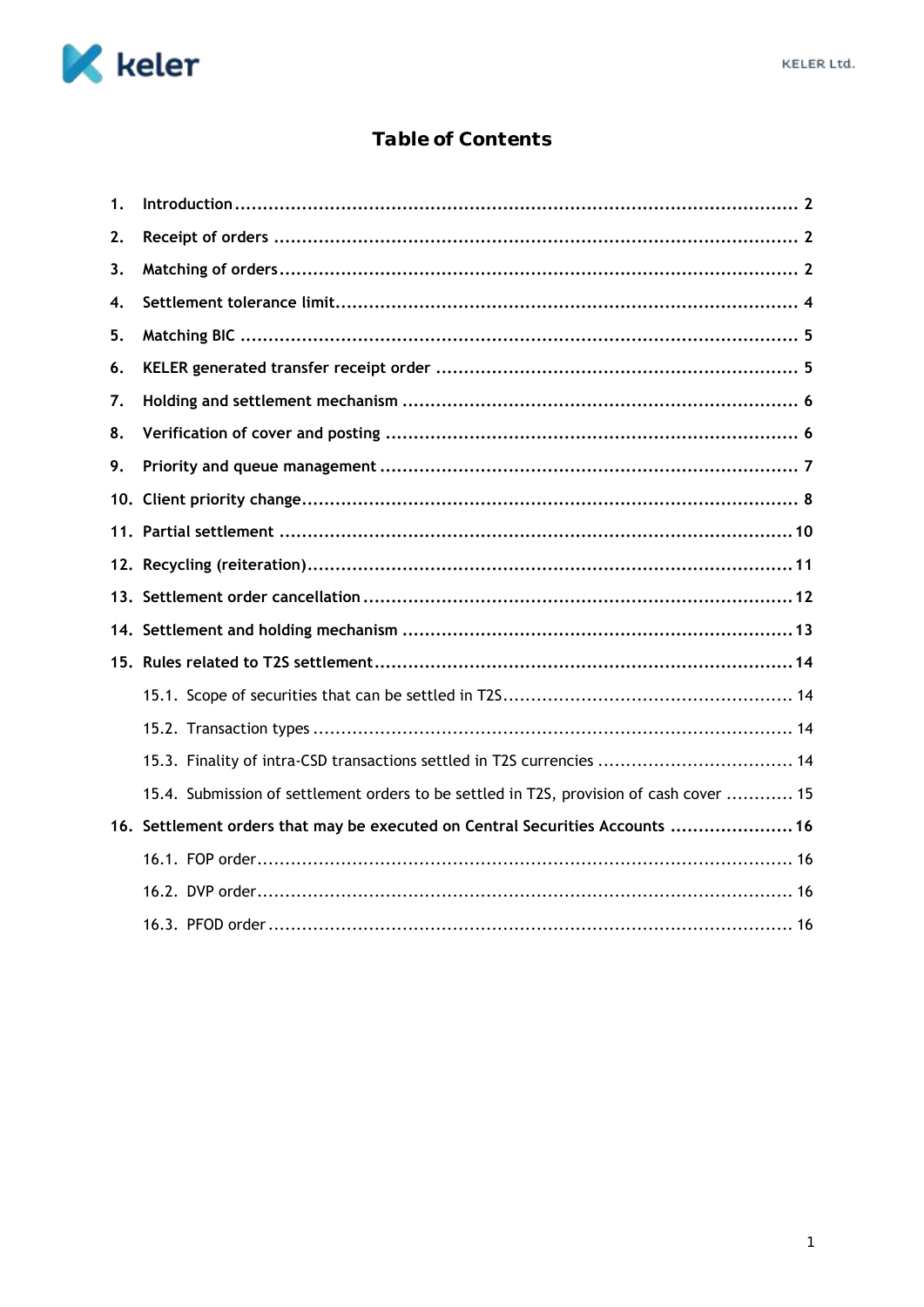

# <span id="page-2-0"></span>**1. Introduction**

The purpose of this Depository Announcement is to describe the detailed rules for the settlement orders (instruction) and settlement mechanisms managed in the KELER settlement system.

The rules set out for Participants in this Announcement also apply to Account Holders who are not Participants and to the orders submitted by them.

The terms used in the Depository Announcement shall have the same meaning as defined in the General Business Rules.

## <span id="page-2-1"></span>**2. Acceptance of orders**

Settlement orders shall be accepted by KELER from the Participant or from an entity entitled to dispose of the securities account and authorised to do so under a separate provision.

The Participants and Account Holders that are not Issuers may submit their settlement orders to the settlement system of KELER by default via one of the electronic communication channels (SWIFT, KID), or market infrastructures (KELER, KELER CCP, BSE) may submit orders on behalf of and in place of Account Holders. The settlement orders received will be controlled and validated in terms of format and business content.

As a result of the validation, an order may be accepted or rejected, the fact and reason for which will be notified to the client or clients concerned in the form of a status message.

The system will only perform validation (and further processing and settlement) within the business day.

Orders received outside the business day, during the maintenance period, will only be confirmed by a technical acknowledgement message and the actual validation will be performed on the next business day.

The detailed description of the business day and the relevant deadlines are set out in Depository Announcement 9-11 on Cut-off times.

Upon successful acceptance of a settlement order by the system, the acceptance timestamp and the unique acceptance reference generated by KELER will be included in all status and settlement confirmation messages sent by KELER in relation to the order.

## <span id="page-2-2"></span>**3. Matching of orders**

Matching is the automatic process whereby the securities settlement system compares the information contained in the settlement orders provided by the seller and the buyer of securities in order to verify that the parties agree on the settlement terms of the transaction.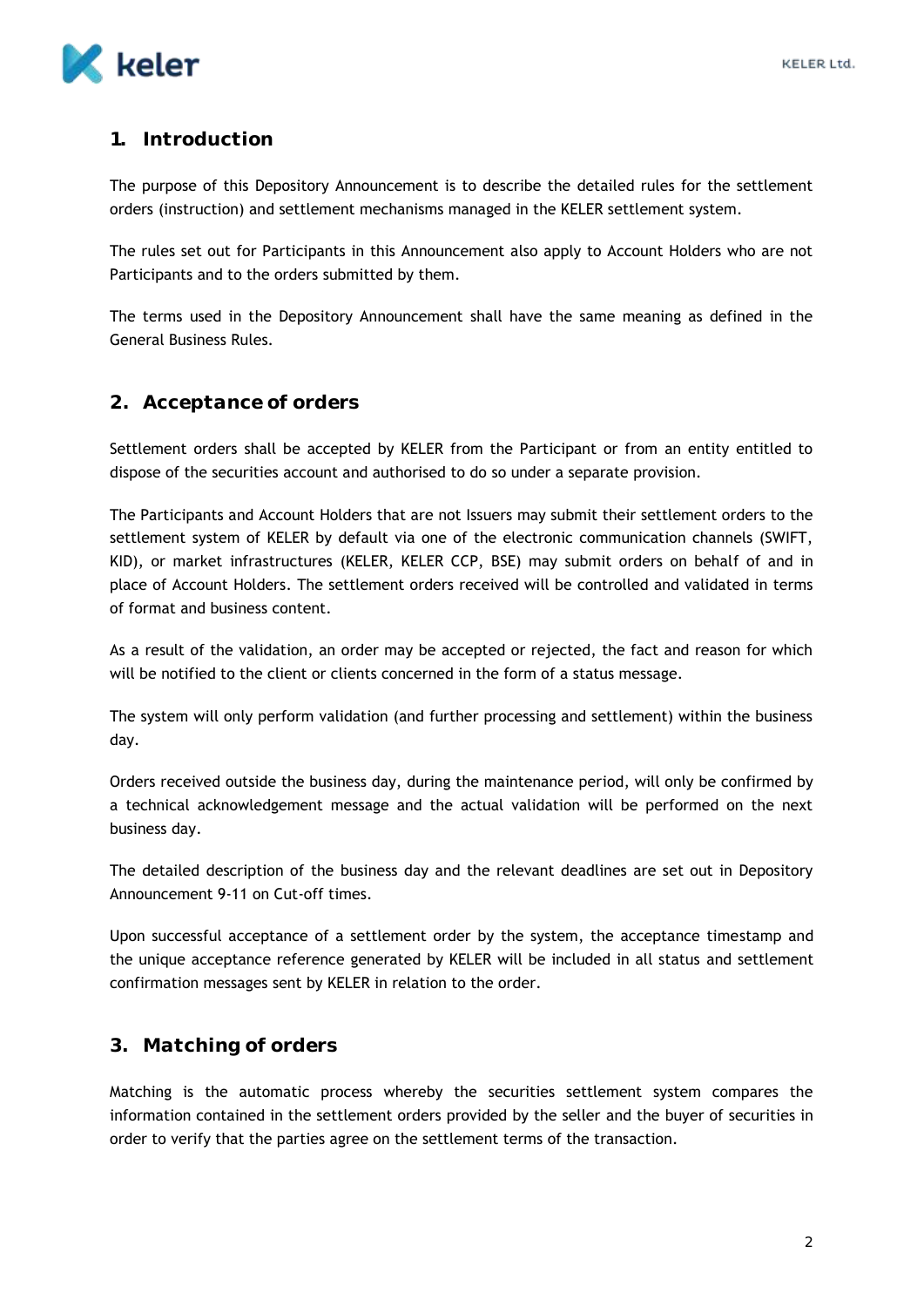

Based on the statutory provisions, the matching of settlement orders is mandatory. Exceptions to this rule are orders sent by the trading venue (BSE), the central counterparty (KELER CCP) or the central securities depository (KELER), as well as FOP transfers between accounts belonging to the same Participant (main account), which may be submitted to the KELER system in already matched form by the parties concerned.

In these cases, KELER will automatically attempt to settle the order in the seller and buyer securities accounts that are mandatorily specified in the order, without any pre-matching.

KELER ensures real-time matching and status messaging throughout the business day.

The system applies mandatory, additional and optional matching criteria.

The following data are **mandatory matching criteria** to be instructed by both counterparties:

- direction of securities movement (opposite direction is expected)
- payment type
- intended settlement date
- trade date
- ISIN code
- securities quantity to be settled
- ID of seller and buyer KELER participants (Party 1) (in BIC11 format)

In addition, for settlement orders to be settled against payment (DVP and PFOD):

- currency
- settlement amount taking into account tolerance limits
- direction of cash flow (opposite direction is expected)

For repo transactions, in addition to the above, additional matching pairs are required:

- Repo expiry date
- Repurchase amount taking into account tolerance limits

The **additional matching**, which are optional, but if filled in by one of the parties, they become a matching element. The additional matching fields are as follows:

- Opt-out indicator
- Ex-Cum indicator
- Counterparty securities account number
- Total number of linked instructions (for linked FOPs)
- Linkage type (for linked FOPs)

The **optional matching fields** become matching elements only if both counterparties populate them**:**

- common trade reference
- BIC11 code of KELER's participant's client. (The system always matches Party 2-level participants, regardless of whether the specified party chain has 2 or 3 elements.)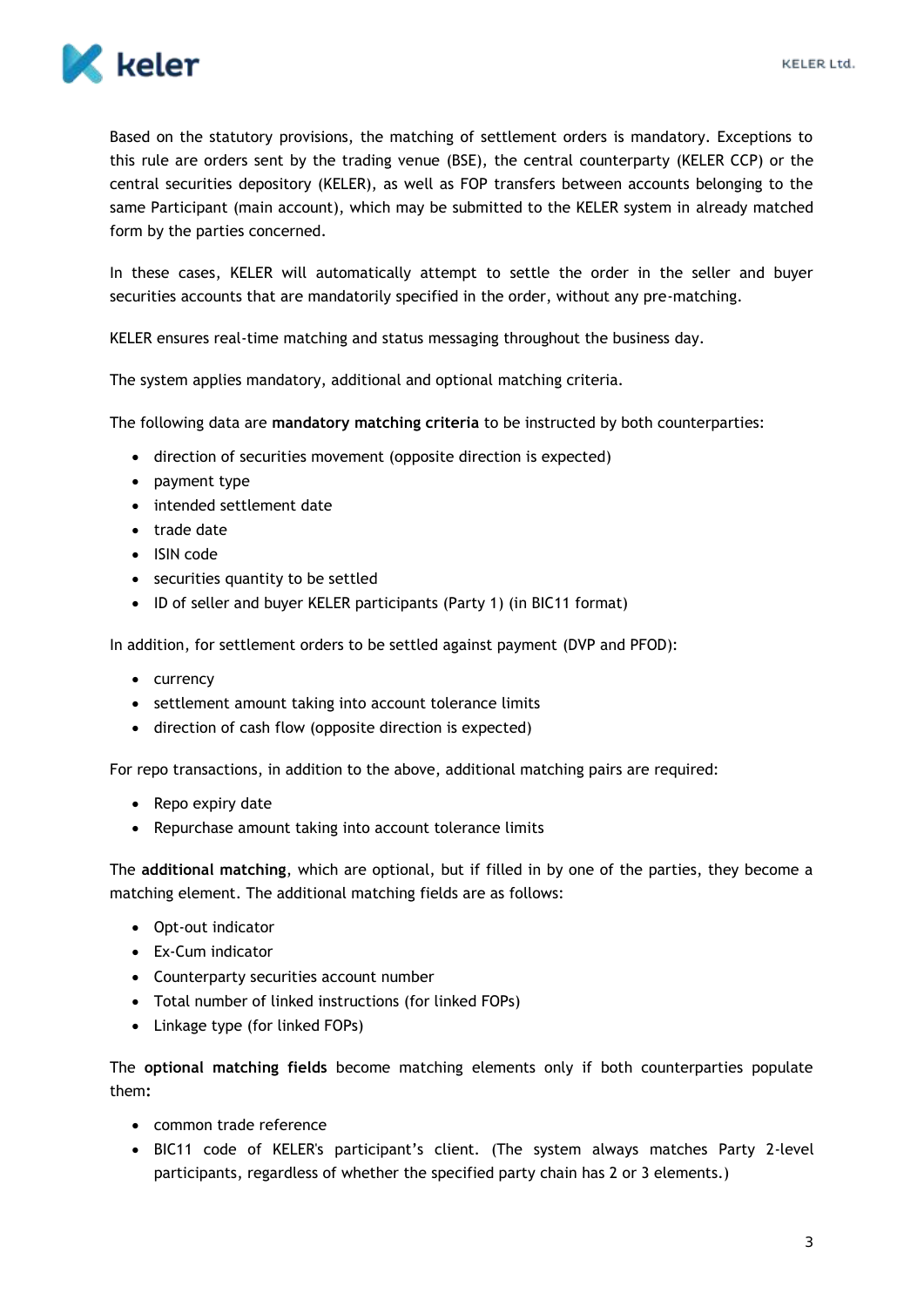

The matching process can result in the following conditions:

- Matched, i.e. the system found a counterparty order, the data of which meets the matching requirements (the matching fields are the same, and the direction fields are different)
- Unmatched:
	- the system has not found a counterparty order, with which a potential match can be made. The system returns a CMIS reason code in the status message.
	- the system has found a counterparty order that matches except for one piece of data and can therefore form a potential match with the submitted order. The system sends a DDAT, DSEC, or DMON reason code to the affected clients.

Unmatched orders shall not be further processed until a matching counterparty order is received.

A notification message (allegement) is sent to the settlement party about the unmatched orders, with which KELER informs the party concerned that an unmatched order is pending.

In case of successful matching, the system assigns a common post-matching reference and a matching timestamp to the order, which is indicated in all status and settlement notification messages sent during its lifecycle. This matching timestamp also indicates the date of irrevocability of the order.

#### <span id="page-4-0"></span>**4. Settlement tolerance limit**

The Settlement tolerance limit is the maximum difference of the settlement amounts of two related settlement orders where matching is possible.

Tolerance limits are used in bands: for settlement amounts up to EUR 100,000 it is EUR 2, for settlement amounts exceeding EUR 100,000 it is EUR 25, or equivalent currency amounts for orders to be settled in both KELER and T2S.

Matching is performed by the system if the difference of settlement amounts is less than the tolerance limit. The system checks the band to be applied based on the settlement amount in the buyer's order. If there is a difference in the settlement amounts for matched orders, the settlement shall be based on the value in the seller's order.

KELER plans to calculate (revalue) the bands and tolerance limits valid in each currency once a year, on the first business day of each calendar year based on the current ECB exchange rates. Deviation from this may occur in case of extraordinary volatility or major exchange rate shift on the market. In the event of a tolerance limit change during the settlement cycle (i.e. the time between the matching and settlement of the order), the bands and tolerance limits in effect on the day of matching will apply, regardless of whether the transaction is settled later.

The tolerance limits by currency at the time of entry into force of this Announcement are as follows: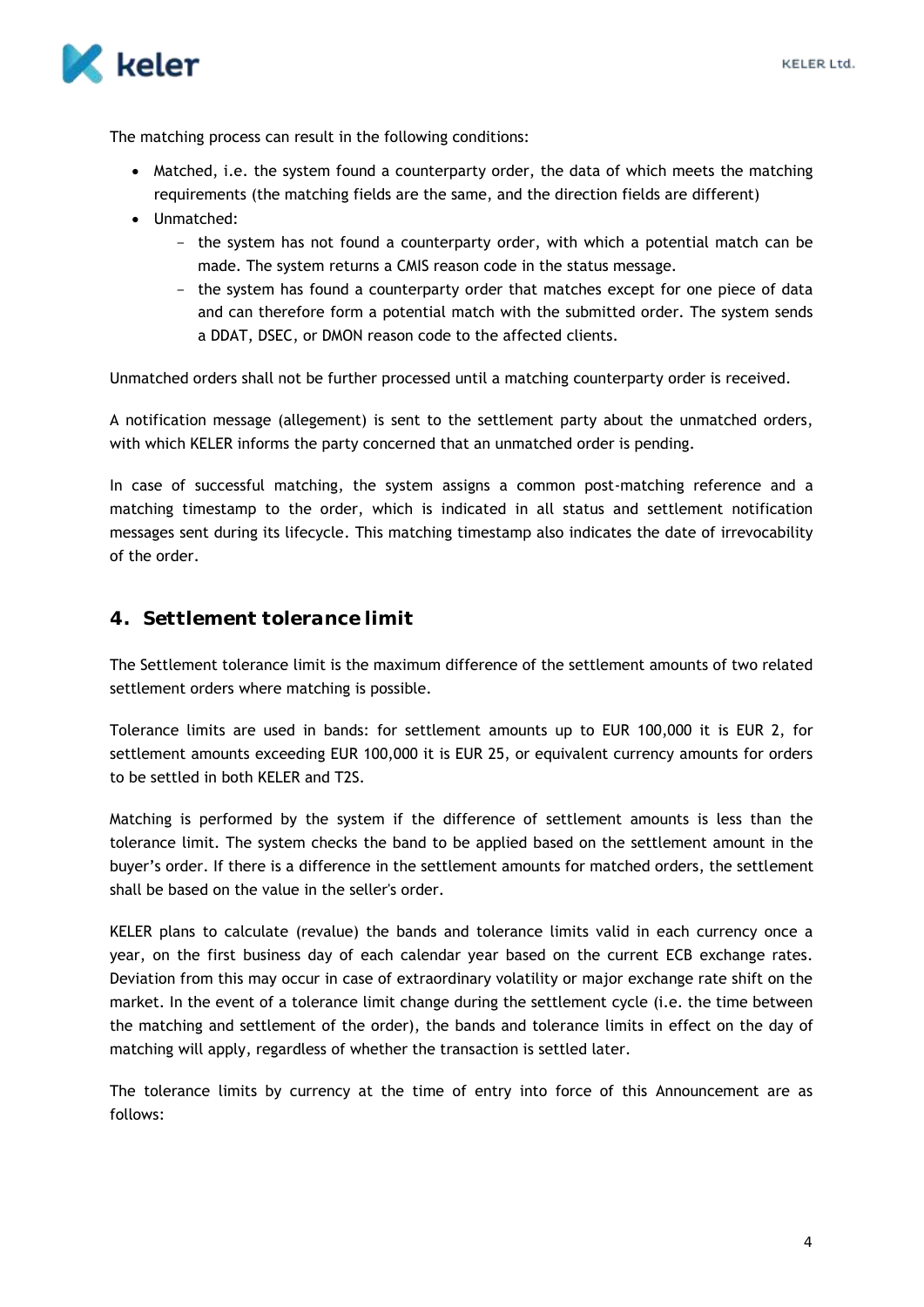

| Currency   | <b>Settlement</b><br>amount band | <b>Tolerance limit</b><br>within the band | <b>Tolerance limit</b><br>above the band | <b>Exchange</b><br>rate<br>(EUR/CCY) |
|------------|----------------------------------|-------------------------------------------|------------------------------------------|--------------------------------------|
| <b>HUF</b> | 36,389,000                       | 728                                       | 9,097                                    | 363.89                               |
| <b>EUR</b> | 100,000.00                       | 2.00                                      | 25.00                                    |                                      |
| <b>USD</b> | 122,710.00                       | 2.45                                      | 30.68                                    | 1.2271                               |
| <b>GBP</b> | 89,903.00                        | 1.80                                      | 22.48                                    | 0.8990                               |
| <b>PLN</b> | 455,970.00                       | 11.19                                     | 139.88                                   | 4.5597                               |
| <b>CHF</b> | 108,020.00                       | 1.94                                      | 24.28                                    | 1.0802                               |

## <span id="page-5-0"></span>**5. Matching BIC**

For the matching of settlement orders, KELER primarily uses the matching BIC assigned to the Participant's main account. This 11-character identifier is used by the Participants to identify their settlement counterparties. If the Participant does not have a unique BIC assigned to the main account, KELER may provide the Participant with technical BIC (KELEHUH1XXX). In certain cases (intra-BP transfers within the same main account, automatic FOP credit transfer generation), the provision of a matching BIC is mandatory but not a sufficient condition for settlement and the provision of the settlement party's account number is also mandatory.

## <span id="page-5-1"></span>**6. KELER generated transfer receipt order**

Given the fact that the matching of settlement orders and transfers between different Central Securities Accounts (main accounts) is mandatory under the SDR rules, Participants receiving securities transfers are thus either required to submit a receipt order themselves or may opt for the passive matching mechanism provided by KELER, under which KELER actually generates the settlement order in the name of and on behalf of the receiving Participant, provided that the settlement party initiates an FOP transfer in favour of the relevant receiving account. The orders of the transferor and recipient clients are thus subject to an actual matching process.

A securities sub-account level flag, which can be set by the main account holder at the time of opening the sub-account (or later), is required to generate a receiving side order.

If the order of the transferor client has been successfully accepted and contains the number of the receiving securities account, KELER will generate the receipt order with the same main data and parameters as in the order of the transferor participant.

If the Participant allows automatic transfer receipt on its central securities account, it automatically accepts the following conditions:

- The transfer receipt order is automatically generated in a released state, the hold indicator cannot be modified by the Participant receiving the securities.
- The generated receipt order cannot be cancelled by the receiving Participant. Cancellation may occur if the order of the transferor client has not yet been fulfilled and it initiates cancellation.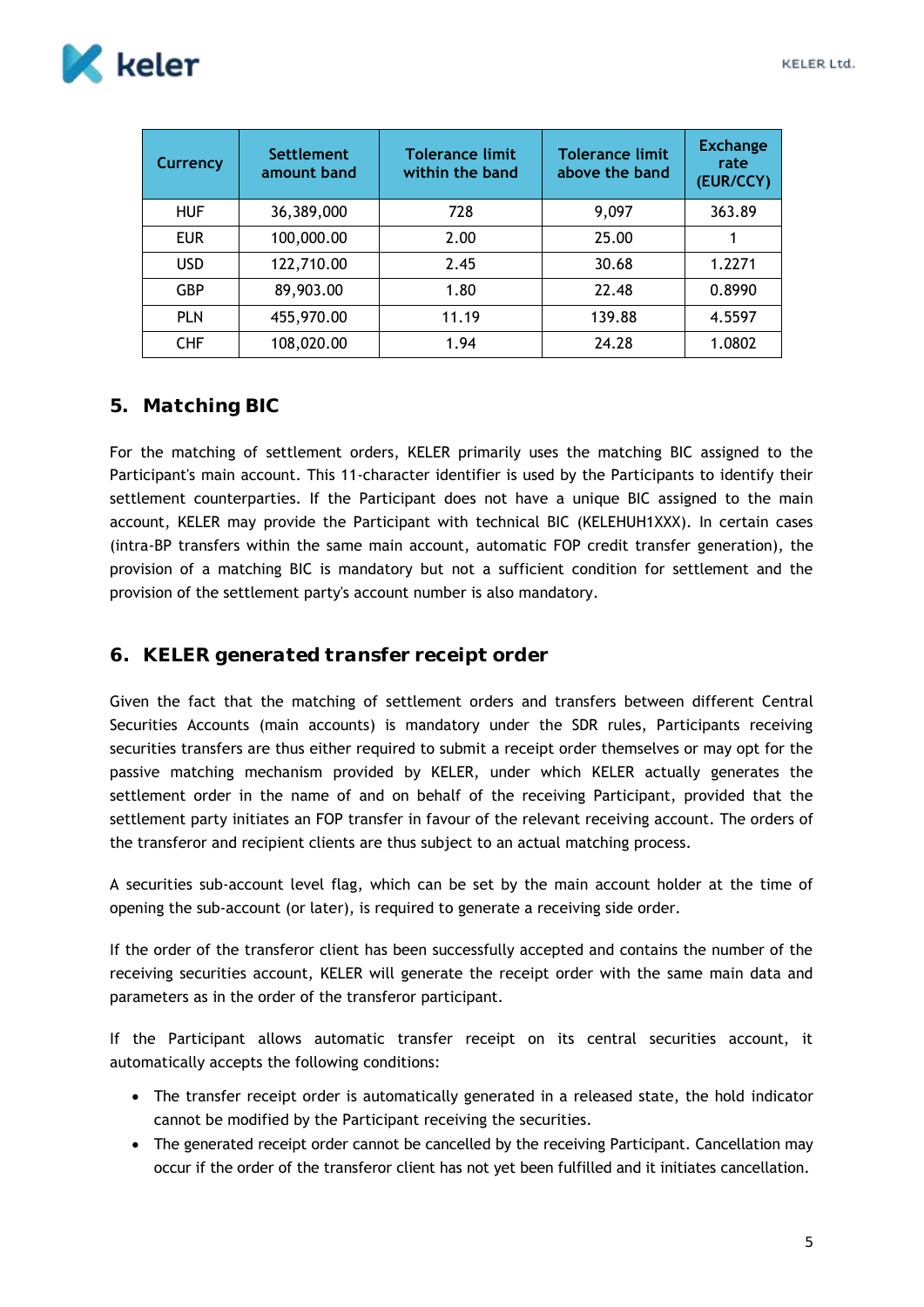

- If the receiving party's account number was not provided in the transferor client's order, i.e. only the matching BIC identifies the receiving participant, the order will not be formed for the receiving participant. The transaction can only be executed by submitting the receiving participant's order after successful matching.
- The partial settlement indicator in the receipt order is always set to the same value as the order of the transferor party. For example, if the transferor party has enabled partial settlement with the 'PART' indicator, the transaction may be settled in instalments, as the receiving party's order will also be set to 'PART'. The partial settlement indicator of the recipient's order cannot be modified.
- In the case of linked FOP transfers, the automatic reception transfer generation is not provided by KELER. It is the Participant's responsibility to submit the appropriate orders.
- If the transferor client submits the order after the scheduled settlement date specified in the order, the receiving Participant bears the risk of and is liable to pay any cash penalties (LMFP) incurred due to late matching and settlement fail.
- KELER applies a different fee for the settlement of automatically generated orders.

#### <span id="page-6-0"></span>**7. Hold and release mechanism**

Settlement orders can be submitted in release or hold status. If an order is submitted as held, its settlement is blocked, but these orders are still included in the matching process. The release of a held order for settlement allows the settlement of the pending settlement order that has been blocked until then.

Switching between states requires the submission of settlement condition modification orders. The Participants may submit settlement condition modification messages as often as justified, with no limit on the number and direction of the changes.

KELER always returns the value of the hold indicator indicating the current hold/release status of the order in the form corresponding to the given message standard via the status messages.

Settlement condition modifications to orders submitted by KELER CCP may be initiated by the KELER CCP. In addition to the submitting party, the Participants concerned may also initiate the withdrawal of settlement orders submitted by the BSE with KELER before the start of the mandatory buy-in process.

The hold-release statuses of settlement orders submitted by the WARP system (KELER) can be modified independently by the Participants concerned via the WARP interface.

Settlement conditon modification orders can be processed within the business day.

## <span id="page-6-1"></span>**8. Verification of cover and settlement**

The settlement is considered final in KELER when the cash and securities debit and credit entries related to the order are posted in the respective cash and securities accounts.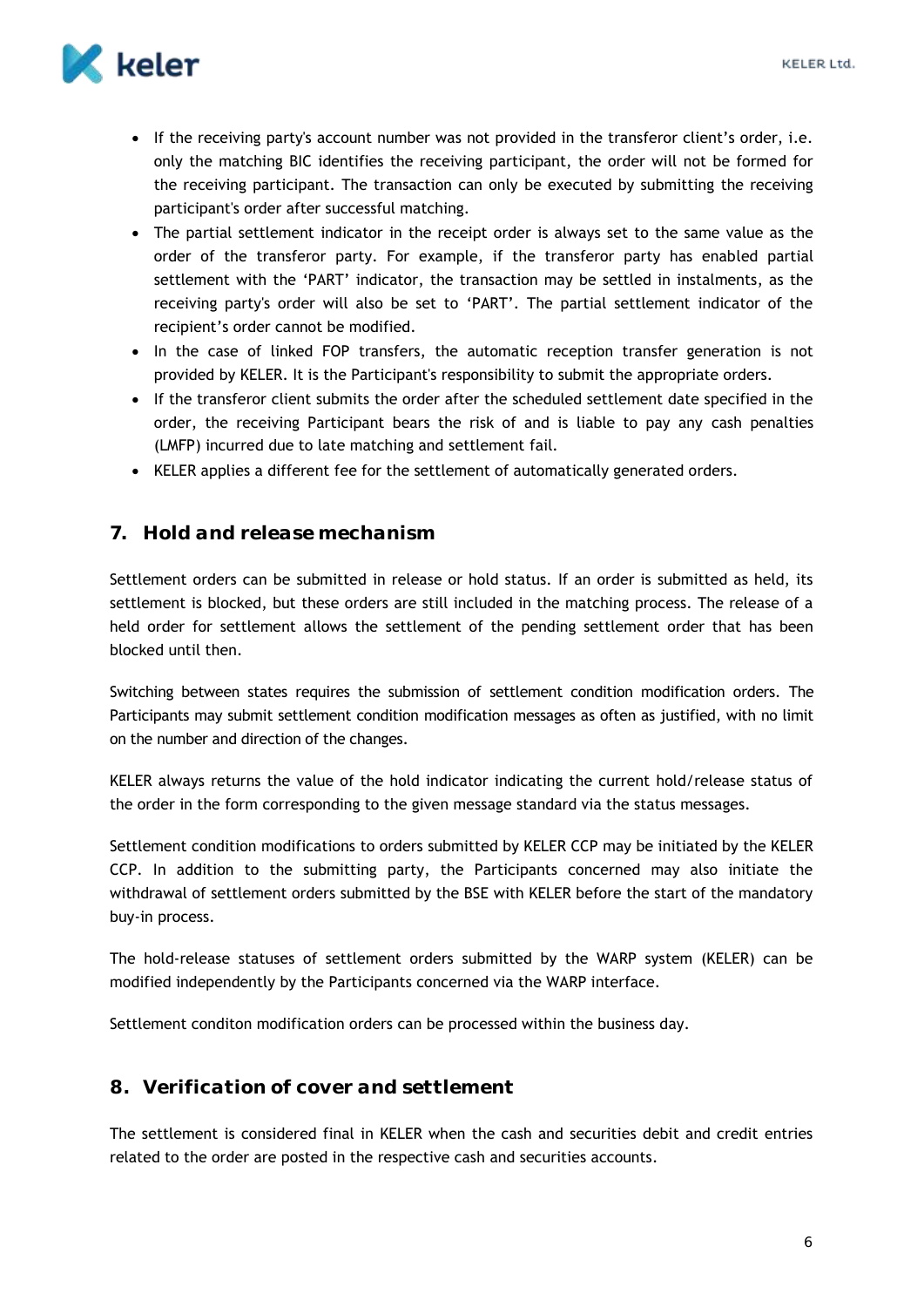

In the case of settlement orders that do not involve the movement of cash, the securities account is also booked immediately after the order is queued and if the securities are covered.

In the case of settlement orders involving the movement of cash (DVP, repo), the cash-side cover is verified and settled after the securities cover has been verified and provisionally blocked, following which the securities are unblocked and booked in the securities accounts.

Depending on the currency of the transaction, the place of the cash account management and the T2S relevance of the transaction, the place of cash settlement for settlement orders involving the movement of cash or cash-only settlement orders (PFODs) may be the KELER cash account management system, the MNB or T2S.

If partial settlement is allowed in a transaction (by both parties), the transaction is settled by debiting the available balance on the seller's securities account with the corresponding pro-rata cash settlement. In this case, the transaction is deemed to be partially settled until settlement of the full quantity of securities in the original order. In both KELER and T2S, orders are settled on a gross basis.

If the place of settlement of the transaction is T2S, KELER blocks the securities or cash before sending the order to T2S by checking the parameters for this purpose. If the blocking is possible on the securities or cash account, the system performs it without delay after successful cover verification. If the cover verification is unsuccessful, the order is not sent to T2S.

Future dated settlement orders are sent to T2S at the close of day on the business day (ISD-1) preceding the scheduled settlement date for the night time settlement cycle, and the cover verification is part of this process. If the cover verification is unsuccessful, the order is recycled in the daytime settlement cycle and is then transmitted to T2S after the necessary cover has been provided.

#### <span id="page-7-0"></span>**9. Priority and queue management**

Settlement or blocking instructions with securities debiting received in the settlement system may be executed if there is adequate coverage. However, if there is insufficient coverage on a particular securities account, for a given security, the transactions will be on hold and executed in a specific order as soon as the securities credit is received on the account. This queue is called a securities queue, which is recorded by the settlement system for securities account - for ISIN combinations per business day.

Queued transactions are processed in the order specified below:

- 1. **Transaction priority:** The transaction type-dependent priority assigned by KELER first of all determines the order of priority between transactions for the same securities account and securities. The priority transaction types include: settlement of penalties (PAIR), orders submitted by KELER CCP (MTNS, PDSS), beneficiary blocking and release for collateral purposes. Transaction priority cannot be changed by the client.
- 2. **Client priority:** in addition to the transaction priority, transactions are associated with a client priority, which can be defined and modified by the ordering client in the submitted message.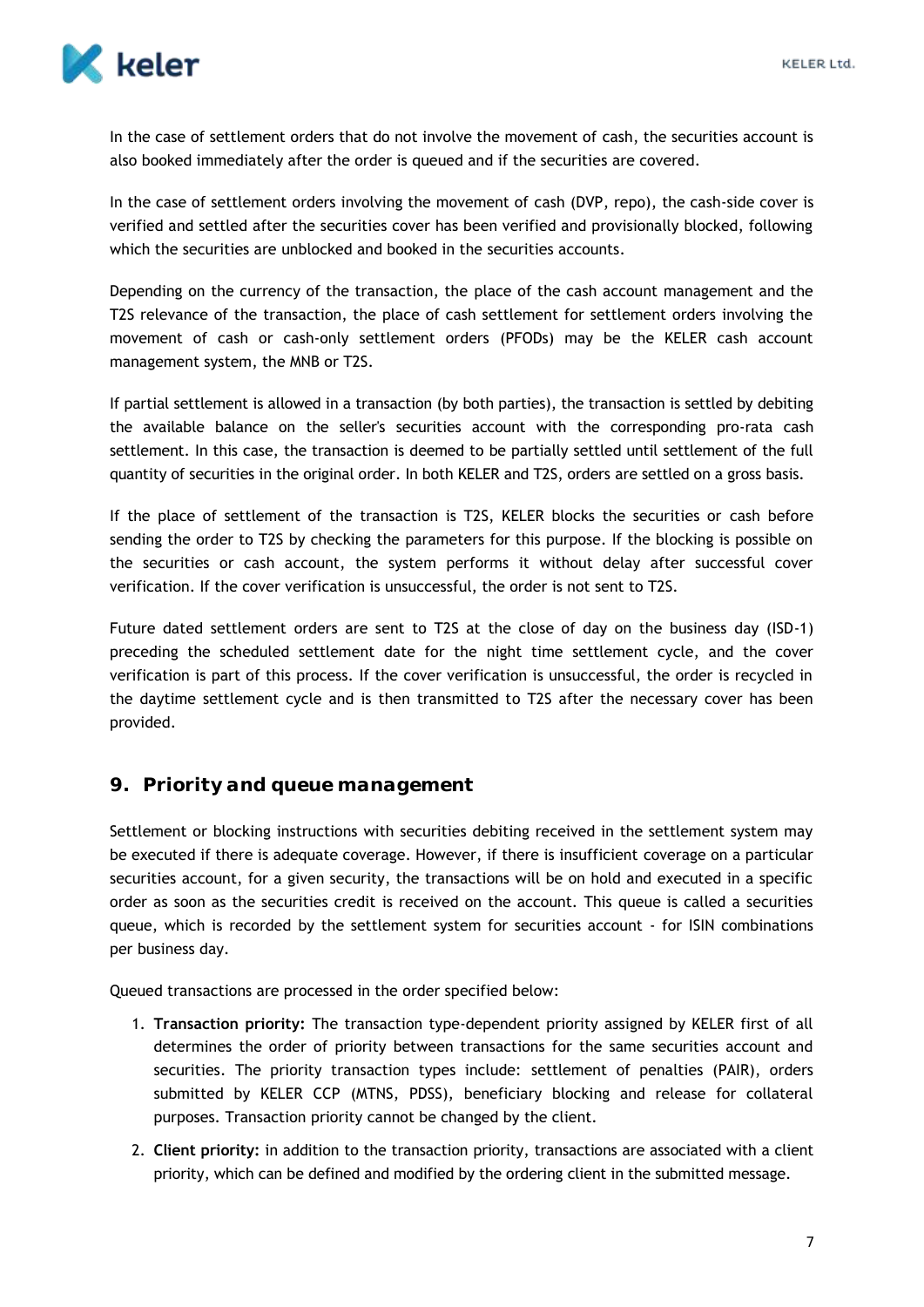

KELER harmonises the number of client priorities (0-9) with the priorities established by T2S and available to Clients (0003-0004), where 0003 is the high priority and 0004 is the normal priority. (For values other than priority 0003 or 0004, the instruction is rejected.)

If the value of the field is not specified by the client, the order priority is given as the default value (0004) after receipt. For transactions with the same transaction priority, the order is decided by the client priority. The Client priority can be specified in both the seller's and the buyer's side instructions, however, only the seller's side (determining the securities account debiting) priority is taken into account in the queue processing.

3. **Timestamp of receipt:** If the transaction and the client priority are the same for several instructions, the processing order is determined by the timestamp of the settlement order receipt: According to the FIFO principle, the earliest received order can be debited first.

In each case, KELER will attempt to process the order with highest transaction and Client priority received at the earliest, that is first in the queue. Where the order listed first may be settled, the cover verification moves to the next order in the queue.

If there is insufficient cover to settle the total quantity of securities in the order, partial settlement may be considered, depending on whether partial settlement was allowed (by both parties) for the order:

- if partial settlement is allowed, the system will perform partial settlement on the seller side up to the amount of the available securities balance in the first partial settlement window, or
- if partial settlement is not allowed, the order cannot be executed and is therefore queued, and the orders further down the queue in relation to the securities account and the securities are not executed.

The queue created can be 'released' as follows:

- providing the security cover required for settlement of the order standing first in the queue,
- changing the seller side Client priority of the order standing first in the queue to a lower priority, or
- changing the seller side Client priority of a order standing later in the queue to a higher priority,
- suspending or deleting the order standing first in the queue.
- allowing partial settlement of the order at the front of the queue by sending a status change message

Settlement orders involving money flow (e.g. DVP transaction), priority change of the seller side instruction results in the change of security only.

# <span id="page-8-0"></span>**10. Client priority change**

KELER assures its Clients that they can change the priority of the settlement orders submitted by them (except for blocking orders) in the securities processing queue until they successfully reserve or cancel the coverage. The change of the instruction can be initiated in an MT530 or sese.030 message via the original order submission channel (SWIFT or KID) of the party submitting the original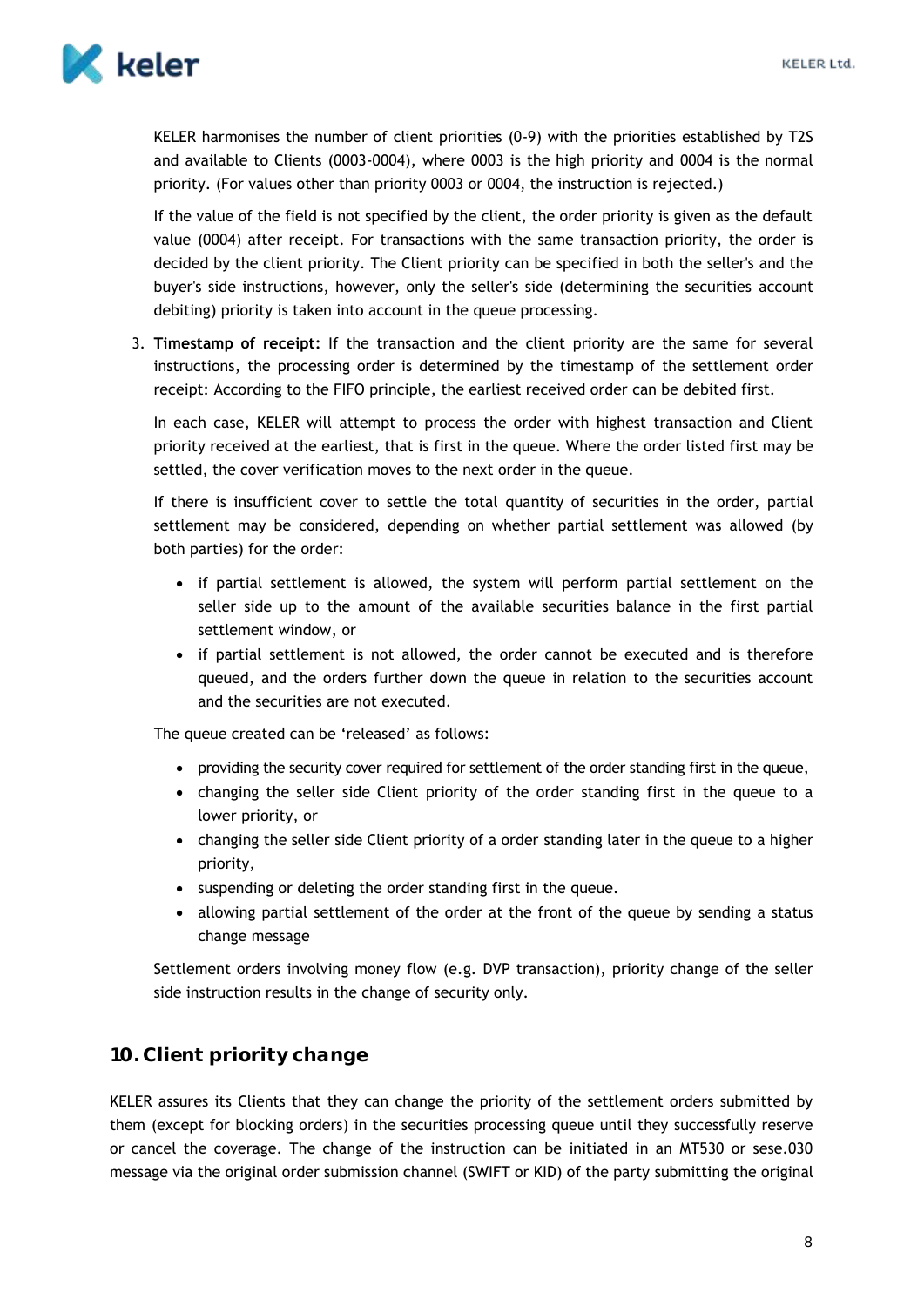

order. Clients are reminded that only one instruction can be executed per settlement condition modification message. Multiple functions (hold-release, priority modification, or modification of the partial settlement indicator) in one message are not interpreted and such orders will be rejected.

Priority modification continues not to apply to the cash queue and to buyer side securities transaction priority modification. If the transaction is subject to cover verification and a related priority modification order is received, the system will reject it. However, the hold functionality can apply to instruction with lack of cash, and bilateral cancellation can be submitted.

It is possible to submit messages regarding the priority change outside the KELER operating time assigned to the given transaction type, but also within the given business day (the technical processing period). KELER forwards the status messages related to the execution or rejection of these orders to its clients prior to the closing of the business day.

The KELER priority values used by KELER to determine the settlement order for each type of transaction are determined by the following rows used in queue management:

| <b>Transaction</b><br>priority | <b>Transaction type</b> | <b>Transaction name</b>                                                                                                   |
|--------------------------------|-------------------------|---------------------------------------------------------------------------------------------------------------------------|
| 01                             | DVP_MTNS                | DVP_MTNS - Settlement procedure for Multinet<br>failed quantity                                                           |
| 01                             | DVP_PDSS                | DVP_PDSS - FISZER                                                                                                         |
| 01                             | PFOD_MTNS               | PFOD_MTNS - Settlement instruction without<br>movement of securities for the cash settlement of a<br>multinet transaction |
| 01                             | PFOD_PAIR               | PFOD_PAIR - Settlement instruction without<br>movement of securities for settlement of a penalty                          |
| 01                             | FOP_MTNS                | FOP_MTNS - Multinet securities transfer (FOP)                                                                             |
| 01                             | ZAR_KEDVKOLL            | ZAR_KEDVKOLL - Blocking and release of beneficiary<br>securities for collateral purposes (bilateral,<br>trilateral)       |
| 01                             | ZAR_KEDVMNB             | ZAR_KEDVMNB - Securities blocking and release due<br>to beneficiary credit card and cash limit                            |
| 02                             | DVP_BSEA                | DVP_BSEA - BSE Auction                                                                                                    |
| 02                             | DVP_BSEF                | DVP_BSEF - BSE Fix (and non-cleared) trades                                                                               |
| 03                             | DVP_PRMT                | DVP_PRMT - Primary market transactions                                                                                    |
| 03                             | DVP TRAD                | DVP TRAD - DVP                                                                                                            |
| 03                             | PFOD_TRAD               | PFOD_TRAD - DVP without securities movement                                                                               |
| 03                             | FOP_OWNI                | FOP_OWNI - Securities transfer (intra-BP)                                                                                 |
| 03                             | FOP_TRAD                | FOP_TRAD - FOP securities transfer                                                                                        |
| 04                             | DVP_REDM                | DVP_REDM - Investment fund mark down, DVP                                                                                 |
| 04                             | DVP_SUBS                | DVP_SUBS - Investment fund top up, DVP                                                                                    |
| 04                             | FOP_REDM                | FOP_REDM - Investment fund mark down FOP                                                                                  |
| 04                             | FOP_SUBS                | FOP_SUBS - Investment fund top-up, FOP                                                                                    |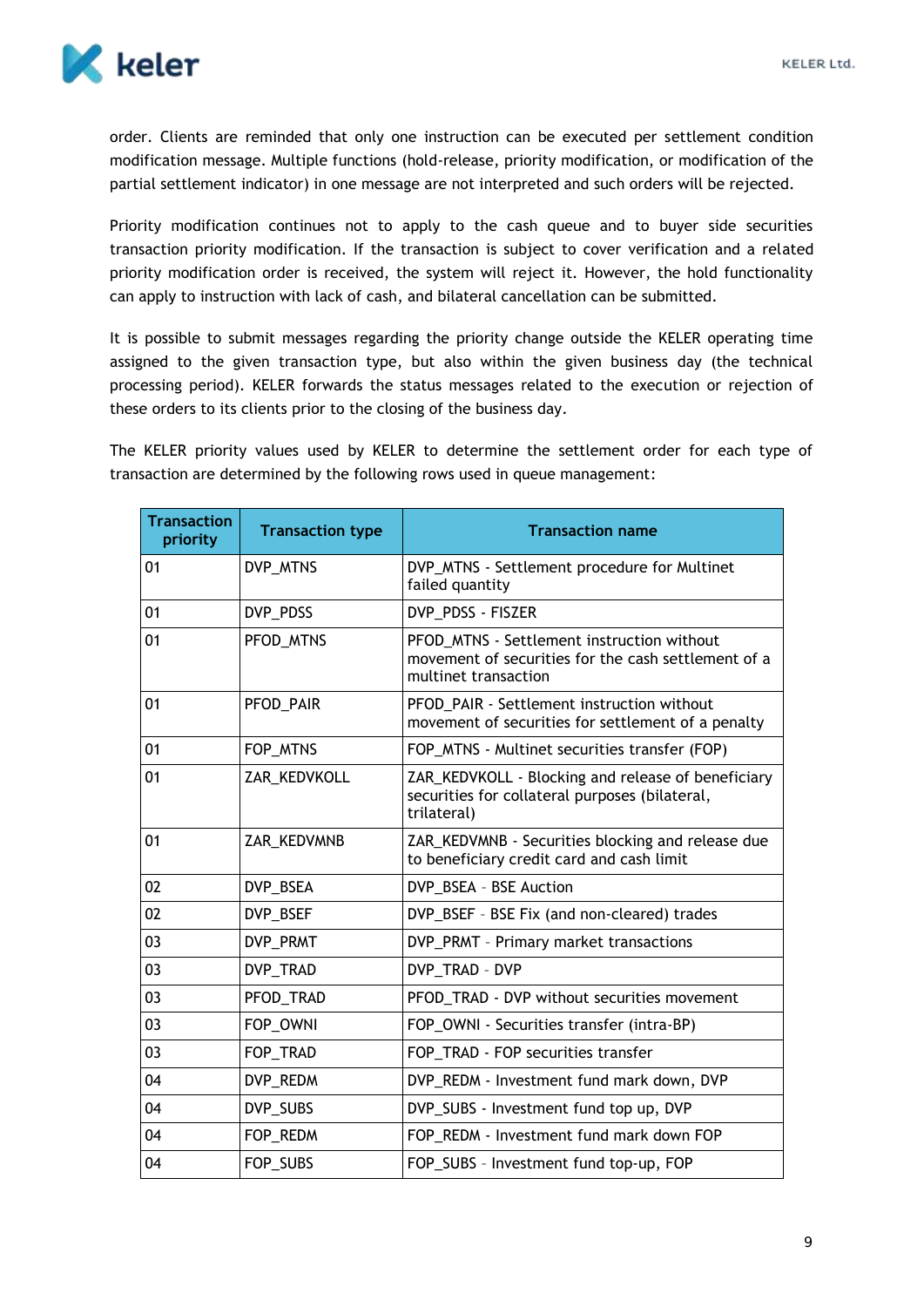

| <b>Transaction</b><br>priority | <b>Transaction type</b> | <b>Transaction name</b>                                                                |
|--------------------------------|-------------------------|----------------------------------------------------------------------------------------|
| 05                             | REPO_SZALL              | REPO_SZALL - Delivery REPO initial leg and expiring<br>leg                             |
| 06                             | FOP_CBTR                | FOP_CBTR - Simplified Cross border transfer                                            |
| 07                             | ZAR_EGYOLD              | ZAR_EGYOLD - Unilateral securities blocking and<br>release                             |
| 07                             | ZAR_EGYUTT              | ZAR_EGYUTT - Joint blocking and release of<br>securities                               |
| 07                             | ZAR_KEDVEGYEB           | ZAR_KEDVEGYEB - Beneficiary securities blocking<br>and release (bilateral, trilateral) |

## <span id="page-10-0"></span>**11. Partial settlement**

KELER ensures partial settlement as an optional service both in its own system and on the T2S platform.

KELER (or T2S) can use the cover available on the securities account of the selling counterparty in part instead of the full amount of securities stated in the settlement order and can make interim settlement based on the instruction of the order submitting client, by recycling the transaction for the remaining securities quantity (difference between the full and the partial quantity) until necessary cover is available.

KELER attempts to perform partial settlement at times pre-defined on the settlement date, in line with the applicable schedule. Partial settlement may take place in the following time windows:

- $08:00 08:15$
- $\bullet$  10:00 10:15
- $\bullet$  12:00 12:15
- $\bullet$  14:00 14:15
- $\bullet$  15:30 15:45
- $\bullet$  17:00 17:15

It is mandatory to populate the partial settlement indicator in the instructions submitted to KELER (PART or NPAR). If at least one of the parties has an 'NPAR' code in the order, partial settlement is not possible.

The system takes into account the values of the settlement multiplier and the minimum settlement quantity stored in the master data of the security when performing partial settlement. Accordingly, the quantity of securities to be partially settled may only be equal to or greater than the number of units/nominal of the settlement multiple multiplied by the integer of the units/nominal and the minimum settlement quantity.

For DVP-type orders, the system proportions the cash amount to be settled in each partial settlement based on the matched settlement amount relating to the total settlement amount of securities and initiates settlement with the different settlement systems on this calculated cash amount.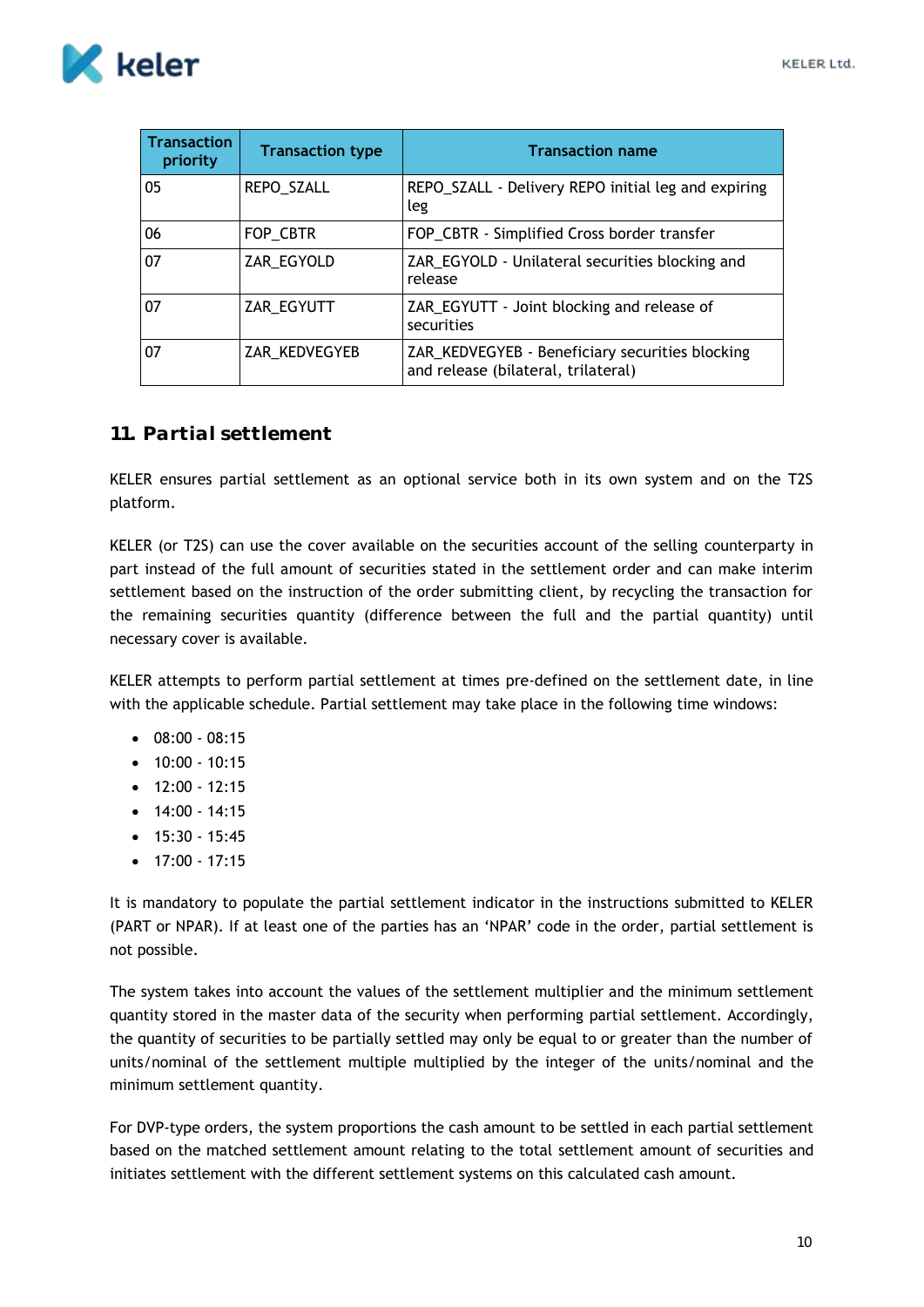

Partial settlement may take place under the following conditions:

- Both of the settlement parties authorise partial settlement, i.e. they have indicated their intention to do so in their order (with the code word PART) or have requested that the partial settlement indicator be set to PART by means of a status change order. If none of the counterparties requested partial settlement, then KELER attempts settlement for the full securities cover, as currently. (In the case of pre-matched orders, the party submitting the order shall determine the value of the partial settlement indicator itself, which shall be applied to both participants concerned.)
- The partial settlement window is open during the business day.
- The order has already passed all the steps prior to cover verification, i.e. it is accepted, matched, the intended settlement date has arrived, it is within the settlement operating time, both parties' orders are in a released state and the relevant sell order is at the top of the securities processing queue.
- In the case of DVP-type orders, the buyer is required to have the calculated cash cover at least for the amount of securities to be partially settled. If the buyer cannot provide the cash cover for the consideration of the partially available and potentially settleable amount of seller securities, the system shall release the previously blocked securities in the seller's account and the system shall next attempt partial settlement only when a credit entry is received against the seller's securities queue and the partial settlement window is open again. (If a credit entry is made to the seller's account within the same partial settlement window in which the partial settlement previously failed due to the buyer's lack of cash cover, the system will repeat the partial settlement in that window, sometimes more than once.)

Partial settlement is not possible in the following cases:

- Linked FOP transfers,
- PFOD type transactions,
- Repo transactions,
- Investment unit top-up (SUBS) and mark down (REDM) (FOP and DVP)
- Blocking, release of blocking,
- In the case of 'self-trade', i.e. when the seller and buyer securities accounts are the same

## <span id="page-11-0"></span>**12. Recycling (reiteration)**

For all failed settlement orders, KELER ensures recycling beyond the intended settlement date, thus attempting settlement repeatedly and continuously.

KELER recycles the matched orders for 60 business days after the intended settlement date or the last status change, or until the bilateral cancellation of the settlement parties or until the maturity of the security.

Unmatched orders are recycled for 20 business days after the intended settlement date, or if the intended settlement date is a past date, the date of receipt or the last status change, after which the settlement system automatically cancels the unmatched orders.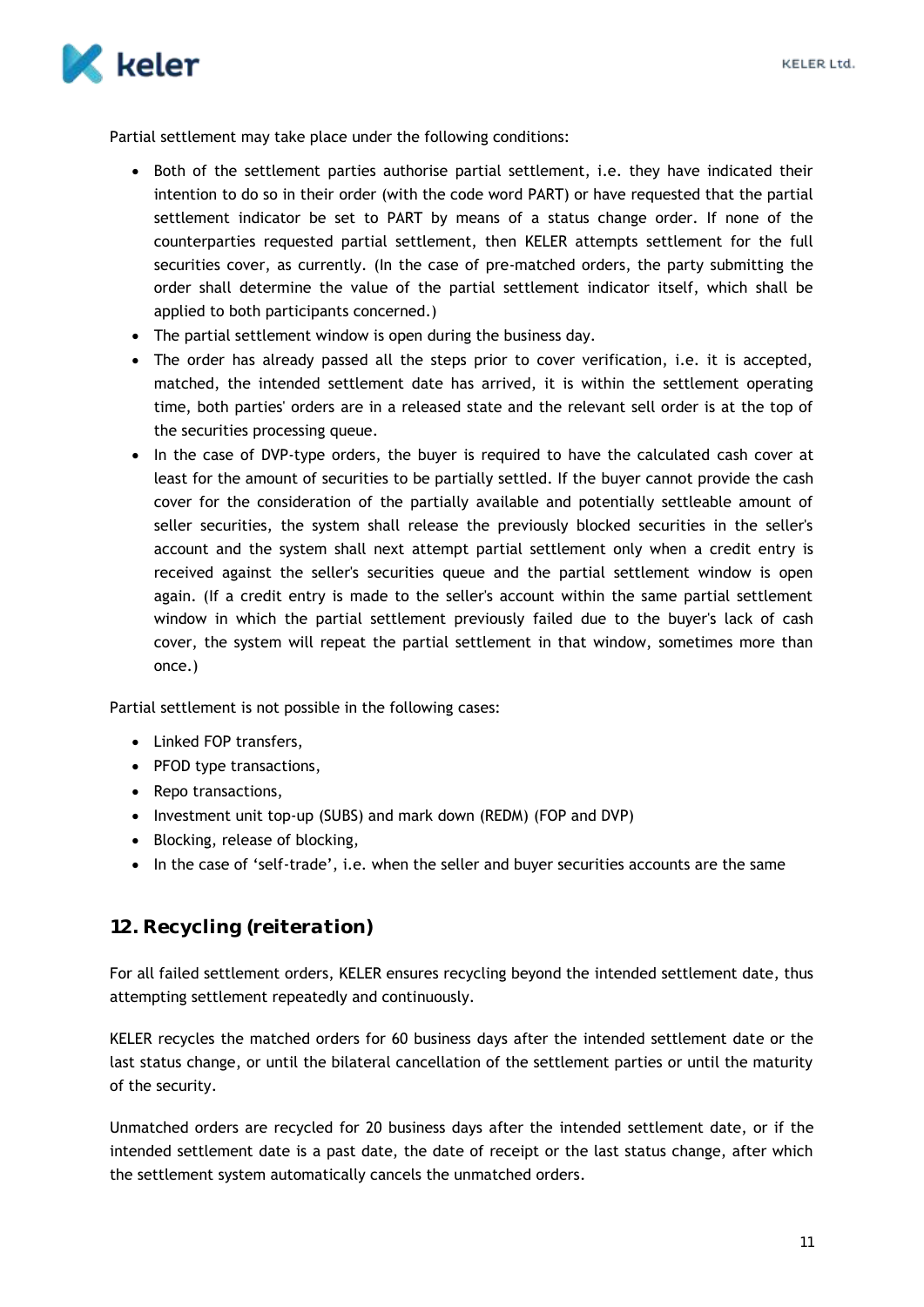

Blockings cannot be recycled beyond the intended settlement date, so these orders are given the status 'Cancelled by the system'.

# <span id="page-12-0"></span>**13. Settlement order cancellation**

Settlement instructions can be cancelled until transaction settlement as follows:

- Unmatched or orders sent in already matched mode (transfers within the main account, orders submitted by KELER or KELER CCP) with unilateral cancellation, based on the cancellation instruction of the party submitting the original order
- Already matched orders submitted by BSE may be cancelled on the basis of a joint cancellation instruction from the two participants concerned. The Participants concerned may initiate the cancellation of such orders by submitting a form.
- FOP reception transfers generated by KELER based on the transferring client's cancellation instructions
- transactions successfully matched by KELER or T2S with bilateral cancellation
- The cancellation of settlement orders submitted by the WARP system can be initiated via the system interface either unilaterally or bilaterally, depending on the matching status.

KELER checks if the instruction the client wishes to cancel exists in the system and also if cancellation is possible. If the instruction is already in a settled or cancelled status, the cancellation will be rejected.

The cancellation of a settlement order may also be initiated by the party on the communication channel through the original order was submitted. (Except for BSE fix price and auction trades.)

Cancellation can be initiated using MT54x (CANC function) or sese.020 messages, referring to the client reference of the original settlement order, via the original order submission channel. For a successfully received cancellation order, three messages can be sent: one status message for the original order; one response to the cancellation instruction; and, if an allegement has been sent to the counterparty previously, a cancellation message for that allegement will also be sent.

In the case of bilateral cancellation, the cancellation instruction will be matched also. In the case of cancellation by one of the parties, the counterparty will be sent a status message (with IPRC//CPRC code), however, the transaction takes part in settlement (and can also be settled) until the other counterparty submits cancellation. The unmatched cancellation request is linked with the transaction to be cancelled and is recycled with it until the transaction is given a final status.

To avoid settlement, we recommend that the order is placed in a hold status and that the cancellation request is only submitted after the settlement order has been successfully placed in a hold status. However, if the cancellation instruction is not received from both parties by the time of settlement and the original transaction is fulfilled, the two parties will be notified in the form of a confirmation and, simultaneously, the system will reject the unilaterally received cancellation request.

The settlement system may also cancel the order in the following cases: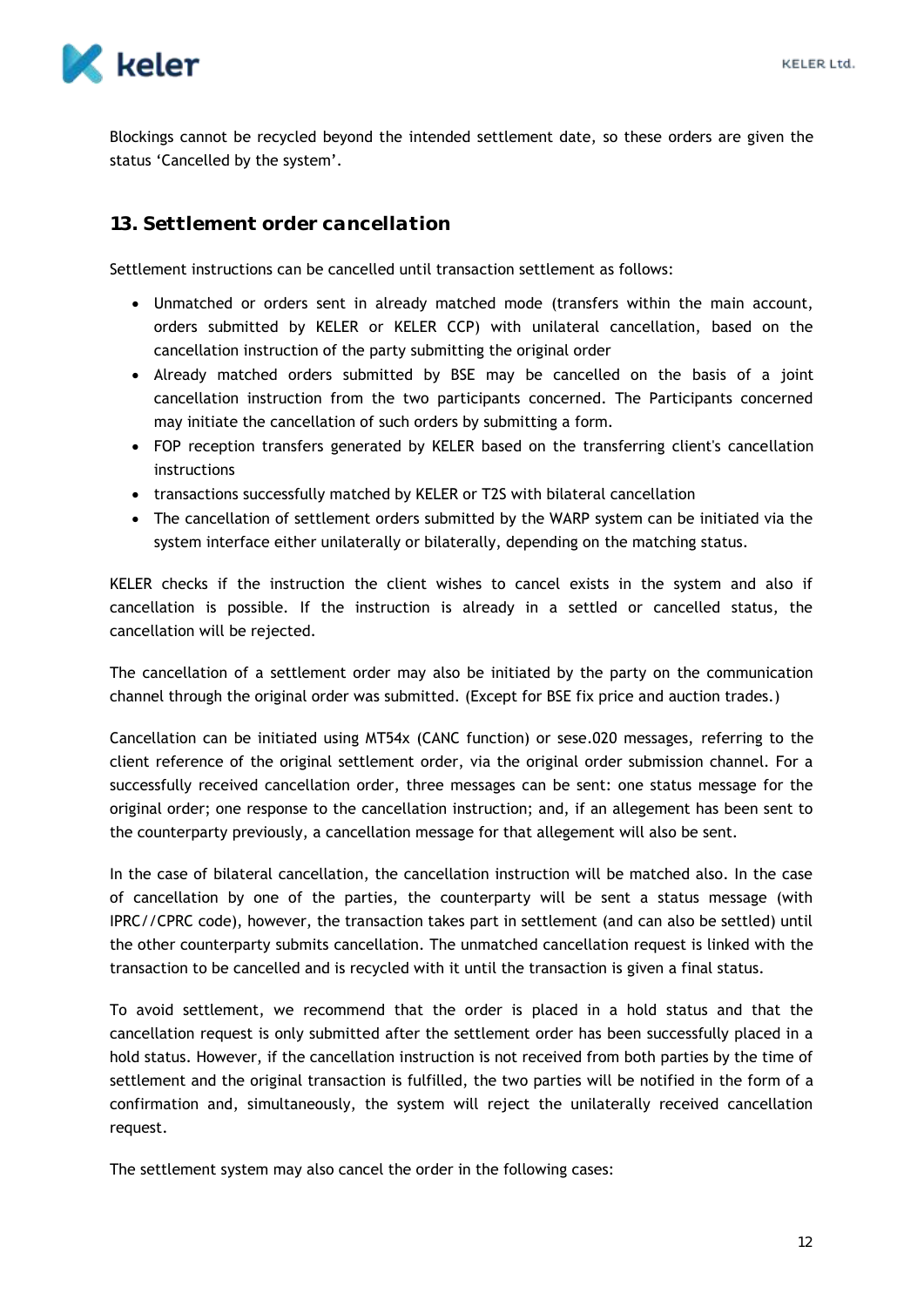

- Unmatched instructions are cancelled automatically on the 20th settlement day after the intended settlement date or the date of the last status change, whichever occurs later. In the sese.024 status message the CXLR (End of Life), in the MT548 message the EXPI (Expired) reason code notifies the client of the cancellation.
- In the case of matched orders, the system automatically cancels the orders on the scheduled settlement day, or on the 60th settlement day following the date of the last status change. In the sese.024 status message the CXLR (End of Life), in the MT548 message the EXPI (Expired) reason code notifies the clients of the cancellation.
- The settlement system re-validates the master data in the instruction at each step of the processing process and during the closing of each business day. If it finds invalid data, the given order is cancelled by the system (in matched cases, together with its match). The status message is sent with the CANS reason code, and the narrative fields contain the error messages for the failed validation rules.

## <span id="page-13-0"></span>**14. Hold and release mechanism**

Settlement orders can be submitted in Release or Hold status. If the order is submitted in hold status, its settlement will be blocked, however, these orders will also be involved in the matching process. By modifying an instruction in hold status, the settlement of the instruction can be initiated by release. System participants may send hold or release settlement condition modification messages as often as justified, with no limit on the number and direction of modifications. There are several ways to change the hold/release status:

If the original order was received in a MT540/541/542/543 message:

- In the same MT54x message, the hold/release status can be set by entering the message function (23G) (NEWM and PREA)
- In the MT530 message with the Hold Indicator (22F NPRE and YPRE) 25
- If the original order was received in a sese.023 message (from KID): with a sese.030 message, it can be changed by specifying the desired value (true/false) of SctiesSttlmCondsModReq/ReqDtls/HldInd/Ind.

KELER always returns the value of the hold indicator indicating the current hold/release status of the order in the form corresponding to the given standard via the status messages.

Multiple functions (hold-release, priority modification, or modification of the partial settlement indicator) in one message are not allowed and such orders will be rejected.

Changes in the status of orders initiated by KELER CCP may be initiated by the submitting party.

Status changes to orders initiated by the BSE may be initiated by the Participants concerned by means of a form (in the case of holding at the end of the settlement grace period).

The hold/release indicator of WARP-generated settlement orders can also be changed by the affected client via the WARP interface. In the future, the submission of hold/release messages will be possible outside the KELER operating time assigned to the given transaction type, but also within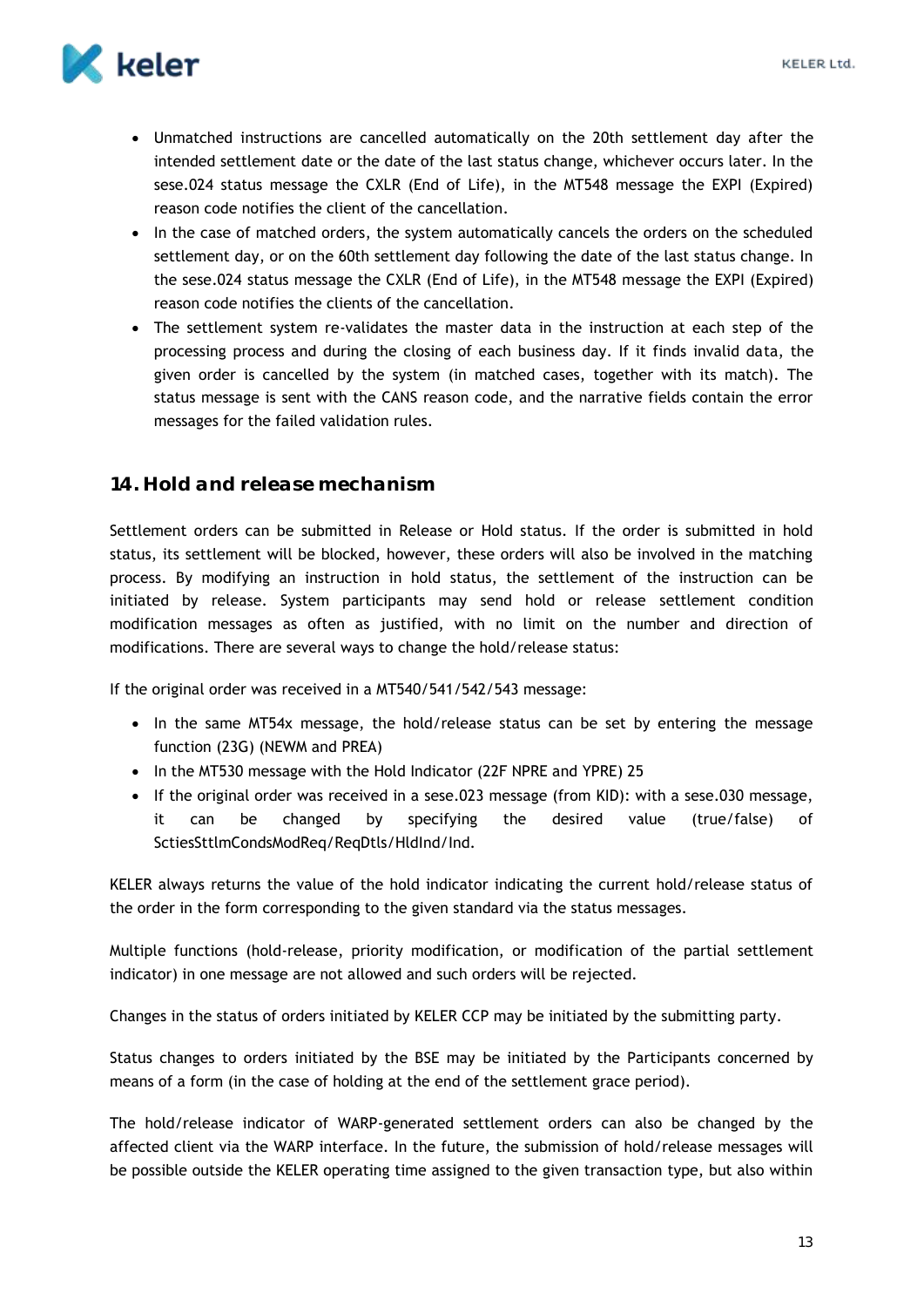

the given business day (in the technical processing period). KELER forwards the status messages related to the execution or rejection of these orders to its clients prior to the closing of the business day.

#### <span id="page-14-0"></span>**15. Rules related to T2S settlement**

#### <span id="page-14-1"></span>**15.1. Scope of securities that can be settled in T2S**

KELER makes the following securities issued in Hungary available in the T2S system:

- From BSE-listed securities:
	- premium shares
	- government bonds
	- mortgage bonds
- government bonds and mortgage bonds issued privately, in EUR
- all securities for which a transaction must be submitted to T2S for settlement.

If a security is not in the T2S database at the time of order entry, KELER will immediately ensure that the master data of the security are recorded in T2S. In addition, the advance recording of the data of a specific ISIN code in T2S by KELER can be requested using the form published on the KELER website.

#### <span id="page-14-2"></span>**15.2. Transaction types**

By default, KELER keeps the securities positions of its Clients registered in KELER in a consolidated manner using an omnibus account in the T2S system.

The range of securities transactions that can be settled on the T2S omnibus securities account are DVP-type orders in EUR

- Securities Purchase and Sale (TRAD)
- Primary market transactions (KELR/PRMT)
- BSE fix transactions (KELR/BSEA)
- BSE auction transactions (KELR/BSEF)
- DVP initiated by Multinet default process (KELR/MTNS)
- Repos (REPU, RVPO)

All cash side settlements within T2S are performed in all T2S currencies, on DCAs (Dedicated Cash Accounts). In the case of transactions executed in T2S currencies (currently in EUR), KELER serves its Clients through its dedicated omnibus T2S cash account in T2S.

<span id="page-14-3"></span>**15.3. Finality of intra-CSD transactions settled in T2S currencies**

The settlement of EUR DVP transactions between KELER participants takes place in central bank money in T2S. EUR DVP type transactions are settled in T2S as required by the ECB.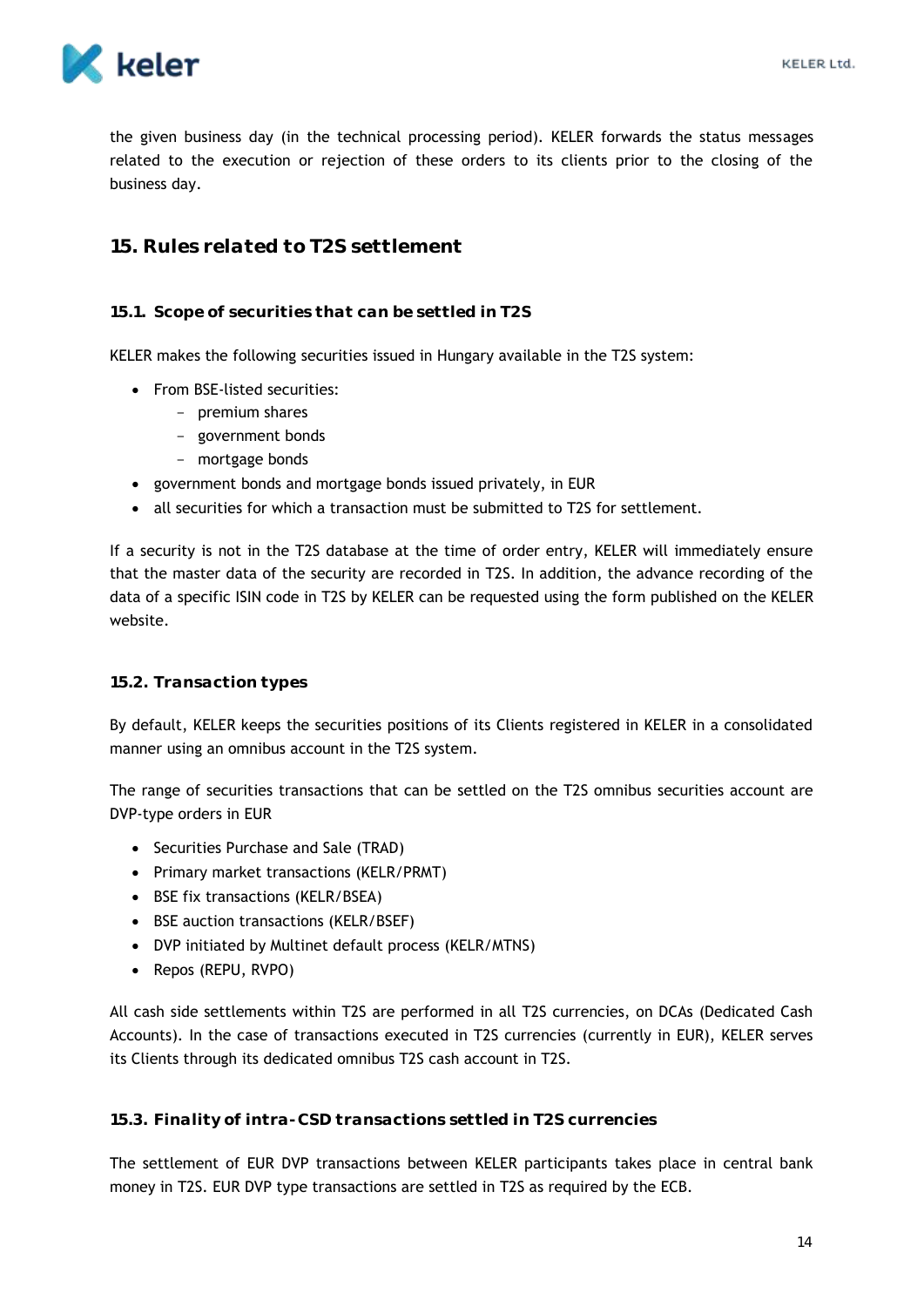

Both the receipt of instructions (settlement finality 1, SF1) and matching (SF2) are performed in KELER according to the mathcing criteria defined by KELER.

The conditions for sending T2S foreign currency DVP orders to KELER are the same as the general rules for settlement orders. No specific designation referring to T2S settlement is required.

The finality of the settlement (SF3) of DVP transactions to be settled in EUR is ensured by KELER, in accordance with the ECB's instructions, in the T2S system with the transmission of the settlement order matched by KELER to T2S.

If the cover verification by the KELER system is successful, the securities or/cash positions are blocked. Depending on the result of the cover verification and the due date of blocking, KELER sends only the covered orders to T2S in the CSD Released status.

In the case of the T2S matching fields listed below, KELER enters the following values in the order sent to T2S:

- original trade date and intended settlement date in the settlement order submitted by the participant
- central depository of the delivering/receiving party (place of settlement): KELER BIC code
- custodian of the delivering/receiving party: KELER BIC code
- account number of the of the delivering/receiving party: KELER omnibus T2S securities account number
- partial settlement indicator: NPAR (no partial settlement)
- common trade reference: BLANK (blank)
- opt-out indicator NOMC (no automatic market claim and transformation detection)
- ex/cum indicator: BLANK (blank)

KELER shall specify the identifiers of the settlement parties in the T2S order to ensure the clear identification of the transactions.

When a transaction is posted to T2S, our clients also receive the T2S reference (MITI) sent by T2S in the status messages.

<span id="page-15-0"></span>**15.4. Submission of settlement orders to be settled in T2S, provision of cash cover**

KELER applies a specific acceptance deadline for EUR DVP settlements, which is set out in effective Depository Announcement 9-11 on the Cut-off times.

The EUR consideration to be used as cover for the T2S-related purchase transactions (RVP) can be provided through the following correspondent banks of KELER:

- Citibank N.A., London Branch BIC CITIGB2L a/c 14105877
- Societe Generale Securities Servicies (KELER's Payment Bank in T2S): BIC SOGEFRPP a/c 001016155410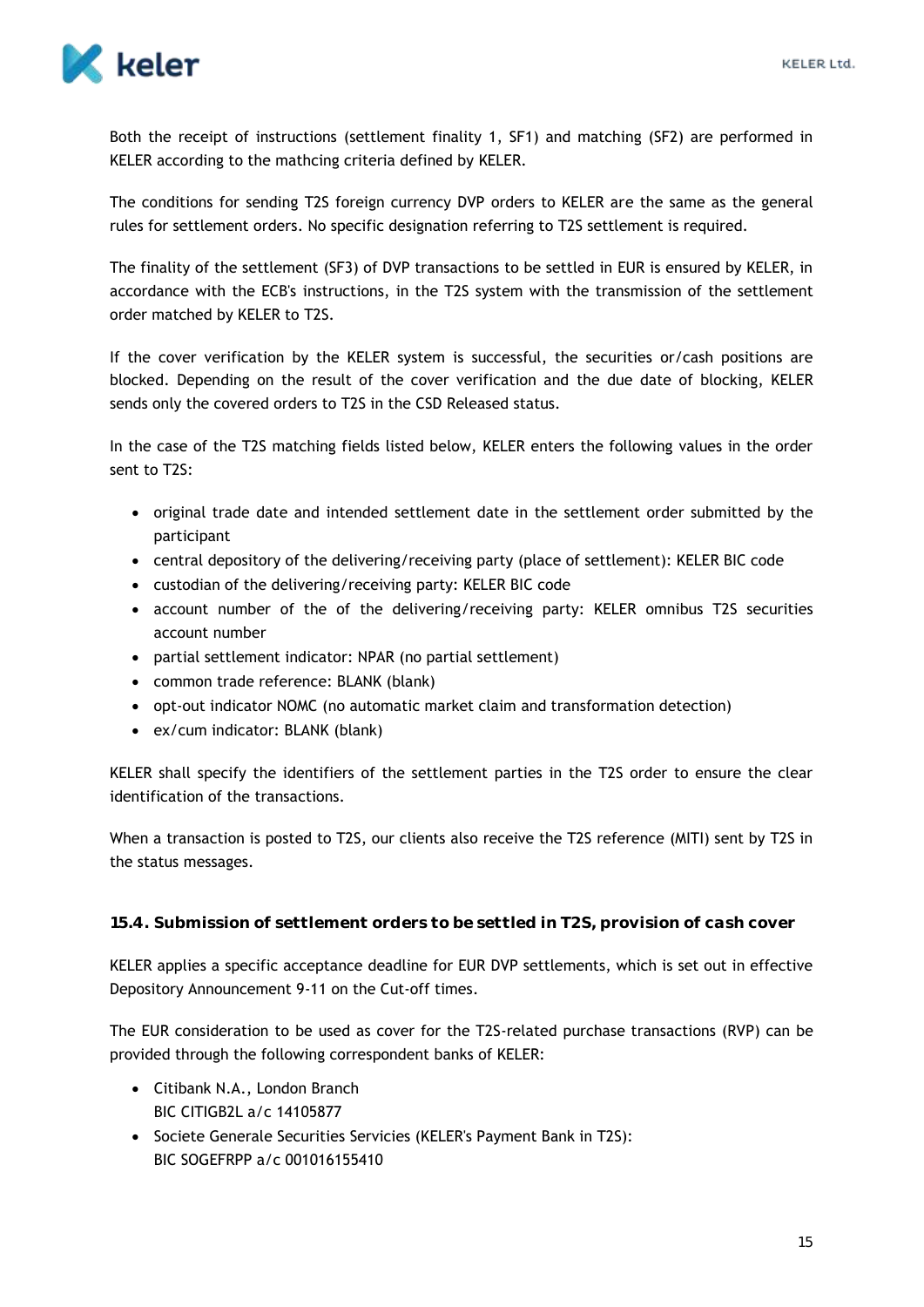

The participant's cash account with KELER must be indicated in the transfer as the final beneficiary. The cash cover must be available on the participant's cash account within the settlement deadline in order to ensure a successful settlement.

# <span id="page-16-0"></span>**16. Settlement orders that may be settled on Central Securities Accounts**

#### <span id="page-16-1"></span>**16.1. FOP order**

During a free of payment transaction KELER performs debits and credits related to a specific securities series on the central securities accounts, free of payment.

During settlements within KELER, an FOP type order may be used in the following cases:

- Securities transfers and linked securities transfers (TRAD)
- Intra-main account securities transfer/position settlement (OWNI)
- Daily top-up and mark down of investment fund units (SUBS, REDM),
- Multinet type settlements initiated by KELER CCP (KELR/MTNS)

#### <span id="page-16-2"></span>**16.2. DVP order**

When executing a DVP that is 'Delivery versus Payment' order KELER completes a debit entry related to a specific securities series against crediting the counter value on a cash account kept with the MNB or with KELER. Debit and credit entries are made simultaneously. During settlements within KELER, a DVP type order should be used:

- Securities purchase and sale transactions (TRAD)
- Repo transactions, (REPU/RVPO)
- Primary market transactions (KELR/PRMT)
- BSE fix and non-cleared trades (KELR/BSEA)
- BSE auction trades (KELR/BSEF)
- Physical delivery of derivatives (KELR/PDSS),
- Multinet default transactions (KELR/MTNS) and
- Daily top-up and mark down of investment fund units (SUBS, REDM).

#### <span id="page-16-3"></span>**16.3. PFOD order**

A Payment Free of Delivery order is a special type of DVP order in which a transfer of funds is made without movement of securities, given that the quantity of securities to be settled in the settlement order is zero.

During the processing of the order, KELER only checks the cash cover of the participant on the buyside and, if cover is available, the order is executed immediately.